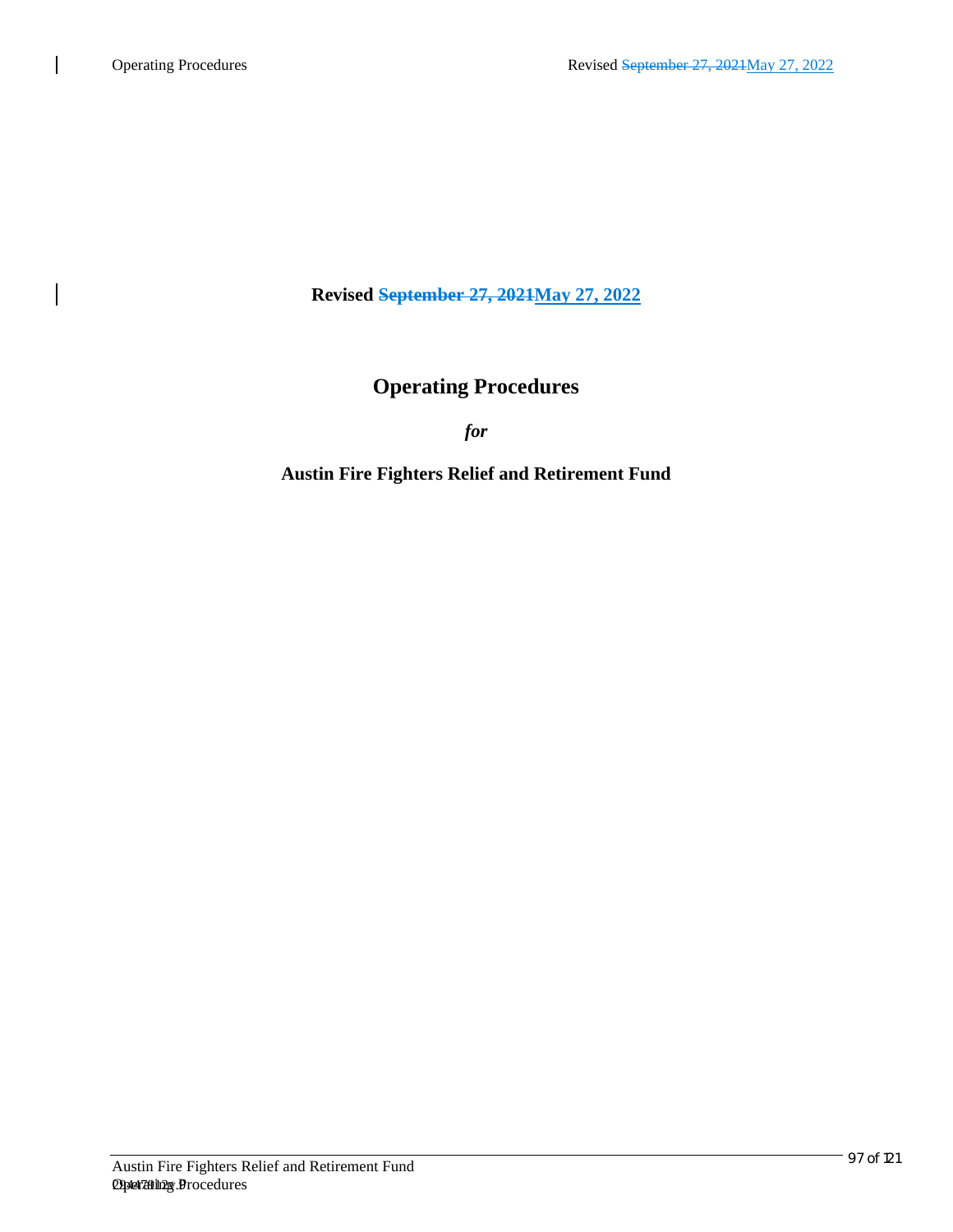$\overline{\phantom{a}}$ 

# *Table of Contents*

| $\mathbf{I}$ |  |  |
|--------------|--|--|
| П.           |  |  |
| Ш.           |  |  |
| IV.          |  |  |
| V.           |  |  |
| VI.          |  |  |
| VII.         |  |  |
| VIII.        |  |  |
| IX.          |  |  |
|              |  |  |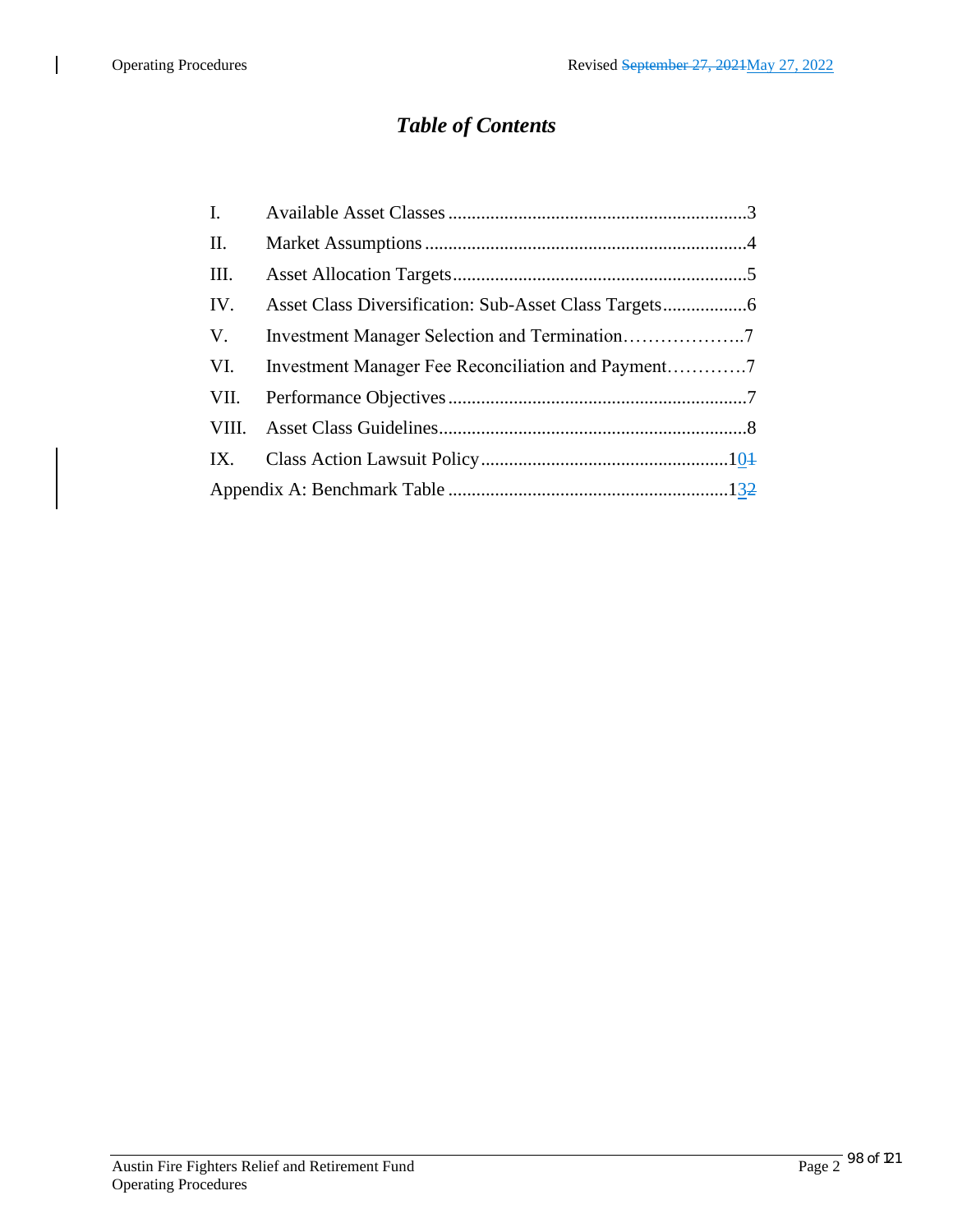$\overline{\phantom{a}}$ 

# **I. Available Asset Classes**

In accordance with Section VI of the Statement of Investment Policies and Objectives (the "Policy") for the Austin Fire Fighters Relief and Retirement Fund (the "Fund"), the Board of Trustees of the Fund (the "Board"), with advice from the investment consultant, has determined the following asset classes will be available for investment by the Fund.

| <b>Asset Class</b>            |
|-------------------------------|
| <b>Public Domestic Equity</b> |
| <b>Public Foreign Equity</b>  |
| <b>Emerging Market Equity</b> |
| <b>Frontier Market Equity</b> |
| Private Equity                |
| <b>Private Debt</b>           |
| <b>Real Estate</b>            |
| <b>Investment Grade Bonds</b> |
| <b>TIPS</b>                   |
| <b>High Yield Bonds</b>       |
| <b>Bank Loans</b>             |
| <b>Developed Market Bonds</b> |
| <b>Emerging Market Bonds</b>  |
| <b>Natural Resources</b>      |
| Infrastructure                |
| Commodities                   |
| <b>Hedge Funds</b>            |
| Cash                          |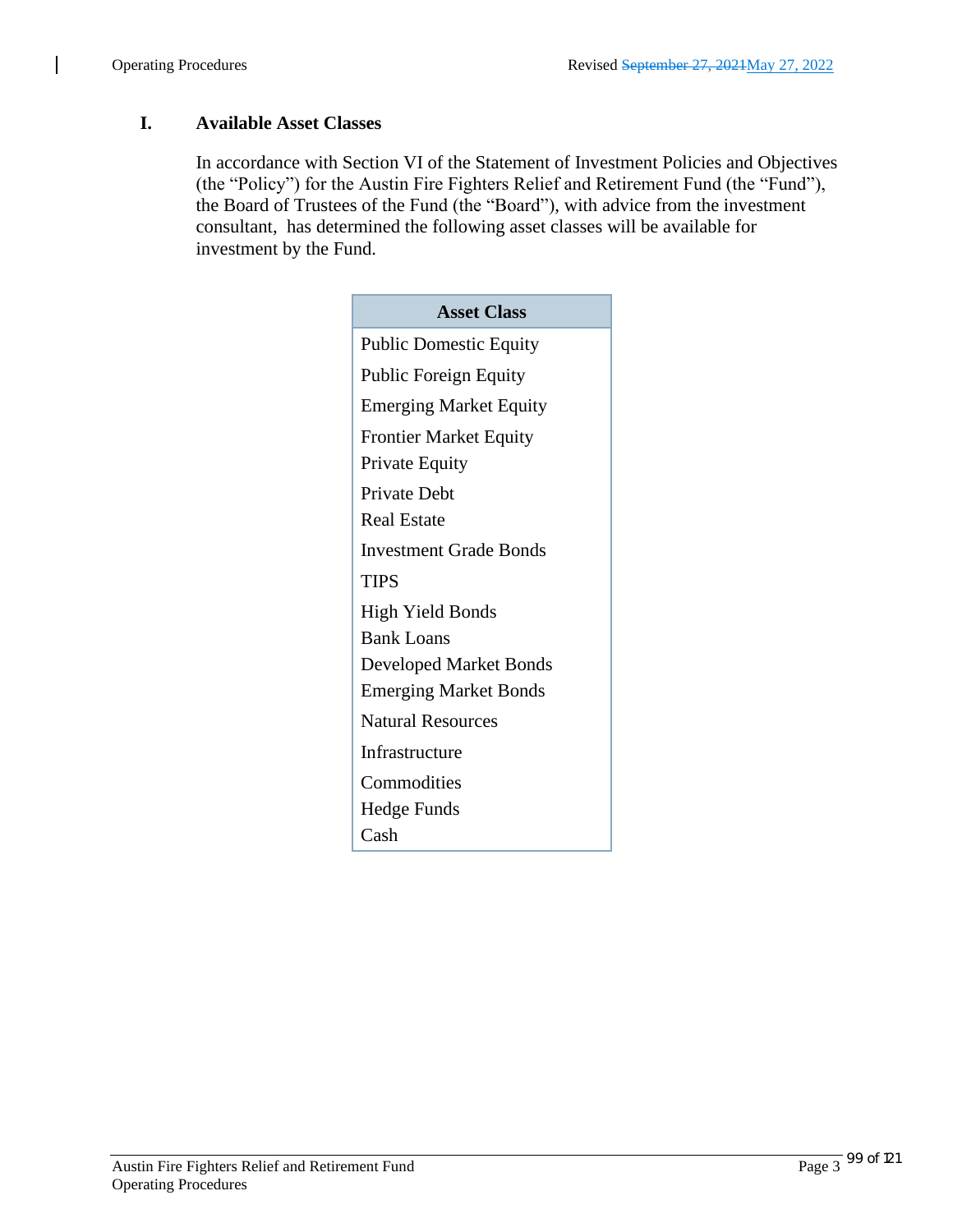# **II. Market Assumptions**

In accordance with Section VII of the Policy, the Board has adopted the following market assumptions for use in determining the asset allocation plan for the Fund, including the various asset class targets set forth in these Operating Procedures. These expected return and standard deviation assumptions are based on a twenty-year forecast for broad asset classes and sub-asset classesfrom Meketa Investment Group's 2021 2022 Annual Asset Study. Expected returns are annualized compounded returns.

| <b>Asset Class</b>                      | <b>Annualized</b><br><b>Average Return</b><br>(%) | <b>Annualized</b><br><b>Standard Deviation</b><br>(%) |
|-----------------------------------------|---------------------------------------------------|-------------------------------------------------------|
| <b>Fixed Income</b>                     |                                                   |                                                       |
| <b>Cash Equivalents</b>                 | 4.41.7                                            | 1.0                                                   |
| <b>Investment Grade Bonds</b>           | 4.82.4                                            | 4.0                                                   |
| Long-term Government Bonds              | 2.52.8                                            | 12.0                                                  |
| <b>TIPS</b>                             | 4.82.4                                            | 7.0                                                   |
| High Yield Bonds                        | 4.24.4                                            | 11.0                                                  |
| <b>Bank Loans</b>                       | 4.0                                               | 9.010.0                                               |
| Emerging Market Bonds (local; unhedged) | 3.94.6                                            | 44.013.0                                              |
| Emerging Market Bonds (major)           | 3.74.2                                            | 11.012.0                                              |
| Mezzanine Debt                          | 6.97.2                                            | 16.0                                                  |
| <b>Distressed Debt</b>                  | 7.07.7                                            | 21.0                                                  |
| <b>Equities</b>                         |                                                   |                                                       |
| Public U.S. Equity                      | 6.8                                               | 18.0                                                  |
| Public Developed Market Equity          | 7.17.5                                            | 19.0                                                  |
| <b>Public Emerging Market Equity</b>    | 8.18.4                                            | 24.0                                                  |
| <b>Public Frontier Market Equity</b>    | 8.98.7                                            | 21.0                                                  |
| Private Equity                          | 9.10.0                                            | 28.0                                                  |
| Private Equity Fund of Funds            | 8.08.6                                            | 24.0                                                  |
| Long-Short Hedge Funds                  | 3.84.1                                            | 10.0                                                  |
| <b>Real Assets</b>                      |                                                   |                                                       |
| Core Private Real Estate                | 5.56.1                                            | 12.0                                                  |
| Value Added Real Estate                 | 7.78.1                                            | 20.0                                                  |
| <b>Opportunistic Real Estate</b>        | 9.29.6                                            | 26.0                                                  |
| Natural Resources (Private)             | 8.38.5                                            | 23.024.0                                              |
| Commodities                             | 3.74.6                                            | 17.0                                                  |
| Infrastructure (Core)                   | 7.07.3                                            | 14.0                                                  |
| Infrastructure (Non-Core)               | 9.09.3                                            | 22.0                                                  |
| <b>Other</b>                            |                                                   |                                                       |
| Hedge Funds                             | 4.34.4                                            | 7.0                                                   |
| Hedge Fund of Funds                     | 3.43.6                                            | 7.0                                                   |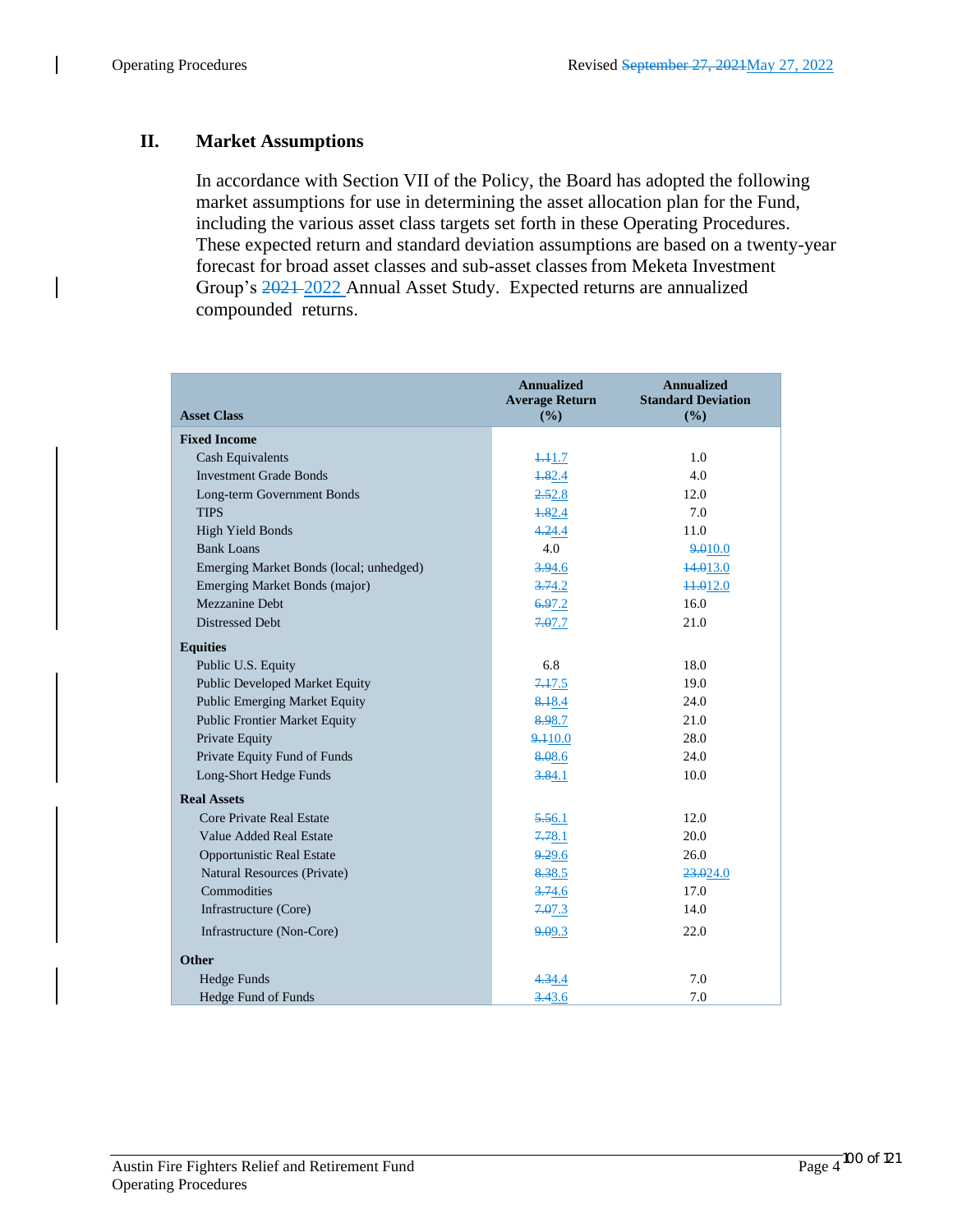### **III. Asset Allocation Targets**

In accordance with Section VI of the Policy, the Board has established its strategic asset allocation mix so as to achieve its long-term investment goal of accumulating reserves necessary to provide the established benefits to the participants and their beneficiaries.

Market movements may cause a portfolio to differ from this strategic mix. The desire to maintain this constant strategic mix must be balanced with the real cost of portfolio rebalancing. Therefore, a range has been set for the actual asset allocation of the Fund's assets to allow for the fluctuations that are inherent in marketable securities.

The target allocations and rebalancing trigger percentages are:

| <b>Broad Asset Classes</b> | Low Trigger                                                     | <b>Target</b> | High Trigger |
|----------------------------|-----------------------------------------------------------------|---------------|--------------|
| Equities                   | 30%                                                             | 42%           | 55%          |
| <b>Fixed Income</b>        | 20%                                                             | 30%           | 40%          |
| Alternatives*              | 10%                                                             | 28%           | 40%          |
|                            | *(Including Private Equity, Real Estate, and Natural Resources) |               |              |

It is the responsibility of the custodian to calculate market values and report these to staff and consultant monthly.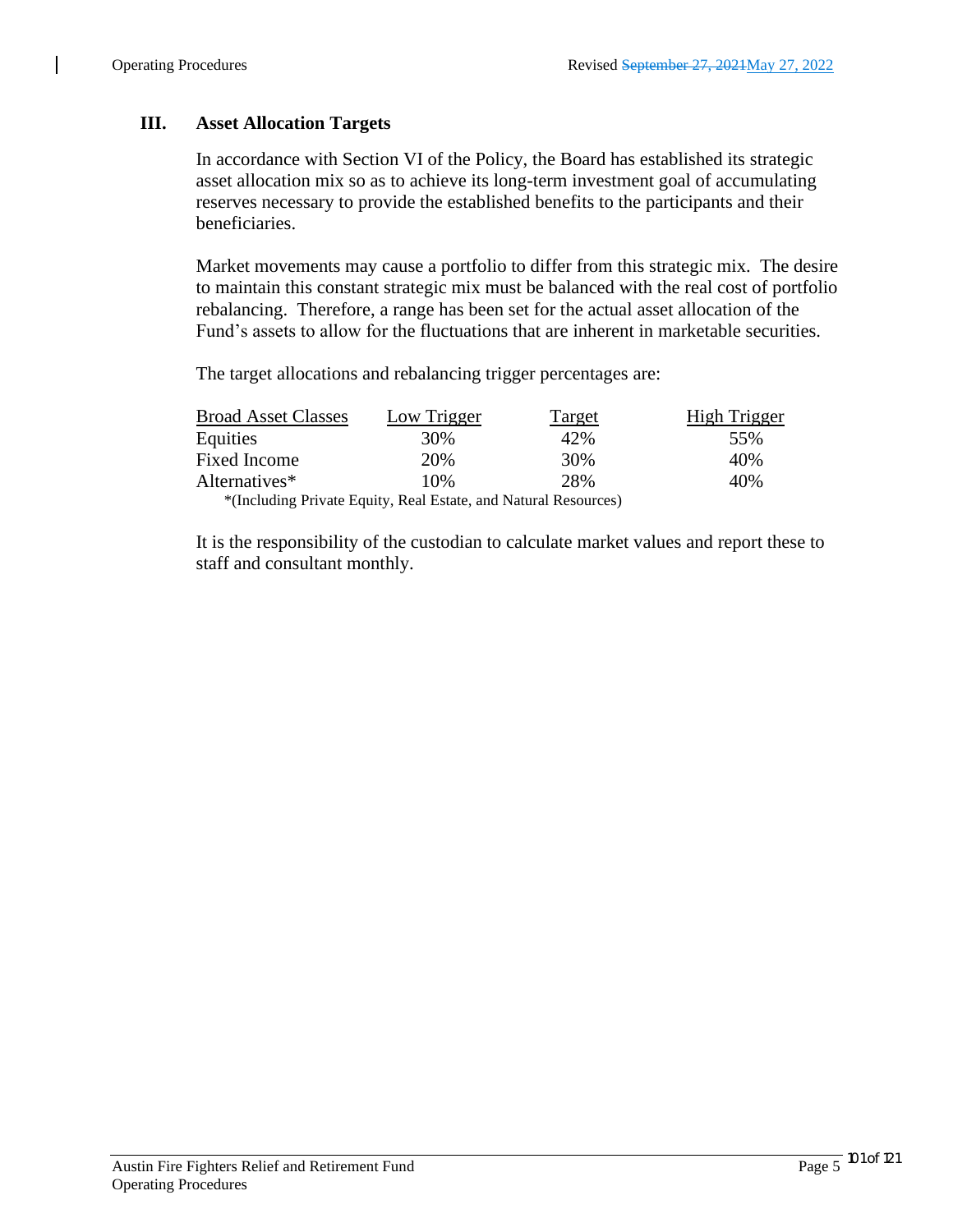#### **IV. Asset Class Diversification: Sub-Asset Class Targets**

Within the broad definition of equities and fixed income for allocation purposes, the Trustees, with advice from the consultant, believe it is prudent to diversify within asset classes. The sub-asset class categories, as well as the asset allocation among such sub-asset classes, are set forth below. The Policy Benchmarks set forth below are used to determine the composite Policy Index described in Section VII of these Operating Procedures.

|                                  | <b>Target</b>  | Range     | <b>Policy Benchmark</b>                 |
|----------------------------------|----------------|-----------|-----------------------------------------|
|                                  | (%)            | (%)       |                                         |
| <b>Public Domestic Equity</b>    | 20             | 13-27     | Russell 3000                            |
|                                  |                |           |                                         |
| <b>Public Foreign Equity</b>     | 22             | 15-29     | MSCI ACWI (ex. U.S.)                    |
|                                  |                |           |                                         |
| Private Equity                   | 15             | $5 - 25$  | MSCI ACWI $+2\%$ on a 3 Month Lag       |
|                                  |                |           |                                         |
| <b>Investment Grade Bonds</b>    | 13             | $10 - 20$ | <b>Bloomberg Barclays Aggregate</b>     |
|                                  |                |           |                                         |
| <b>TIPS</b>                      | 5              | $0 - 10$  | Bloomberg Barclays U.S. TIPS            |
|                                  |                |           |                                         |
| High Yield/Bank Loans            | 5              | $0 - 10$  | 50% Merrill Lynch High Yield            |
|                                  |                |           | 50% Credit Suisse Leverage Loan Index   |
|                                  |                |           |                                         |
| <b>Emerging Market Debt</b>      | $\overline{7}$ | $0-10$    | Custom EMD Benchmark <sup>1</sup>       |
|                                  |                |           |                                         |
| <b>Core Real Estate</b>          | 5              | $0 - 10$  | <b>NCREIF ODCE Equal Weighted (net)</b> |
|                                  |                |           |                                         |
| <b>Value Add Real Estate</b>     | 5              | $0 - 10$  | <b>NCREIF Property NPI</b>              |
|                                  |                |           |                                         |
| <b>Private Natural Resources</b> | 3              | $0 - 5$   | <b>S&amp;P</b> North American NR        |
|                                  |                |           |                                         |
| Cash                             | $\overline{0}$ | $0 - 5$   |                                         |

<sup>1</sup> Custom EMD Benchmark is 50% JPMorgan EMBI Global Diversified, 25% JPMorgan GBI-EM Global Diversified (unhedged), and 25% JPMorgan CEMBI Broad.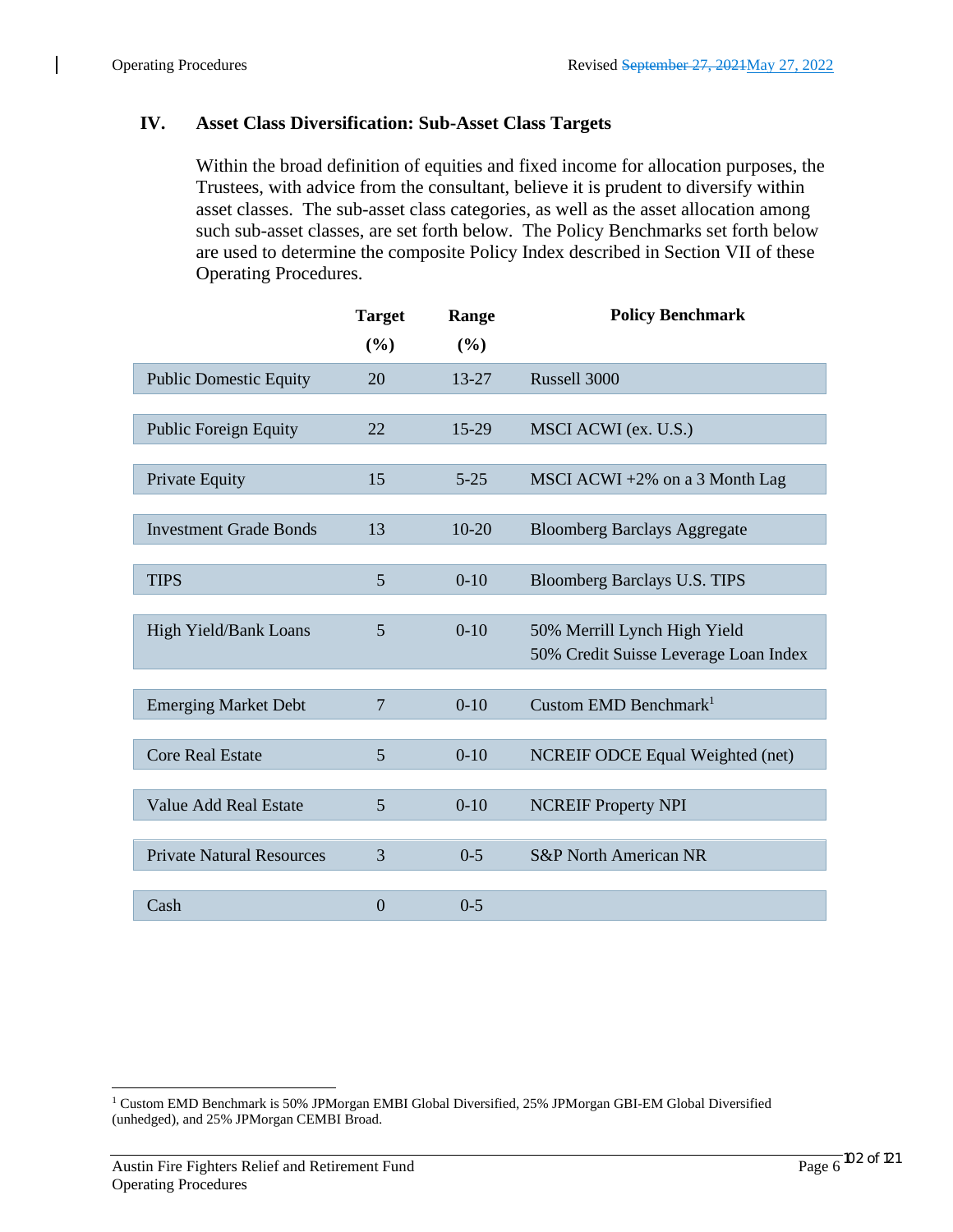#### **V. Investment Manager Selection and Termination**

When hiring or terminating investment managers, the Fund Staff, in consultation with the investment consultant, will summarize in the Board meeting minutes, the key factors that led to the decision.

#### **VI. Investment Manager Fee Reconciliation and Payment**

Fund Staff is primarily responsible for reconciliation and payment of all investment manager fees. Independently a pre-identified Trustee shall verify each requested manager fee payment.

If either party identifies a discrepancy relative to the invoice, Fund Staff shall request additional explanation from the investment manager prior to payment.

If an error is found, Fund Staff must request a correction from the investment manager prior to payment.

#### **VII. Performance Objectives**

In accordance with Section II.C. of the Policy, the overall performance objective of the Fund is to achieve a high likelihood of outperforming the total return of an index composed of a mix of asset class benchmarks over a market cycle. This composite "Policy Index" will be calculated using the sub-asset class target percentages and the Policy Benchmarks set forth in Section IV of these Operating Procedures. The investment consultant will set forth the composition of the Policy Index in its quarterly reports to analyze the overall performance of the Fund.

With respect to investment manager performance, over a market cycle or five years, whichever is shorter, the performance objective for each manager is to add value after fees to a specified benchmark representing a particular investment style, net of fees. These specific style benchmarks for investment managers are set forth in Appendix A. Short-term examination of each manager's performance will also focus on style adherence and peer comparisons.

Passive investment products are expected to match the return of their respective benchmark, gross of fees.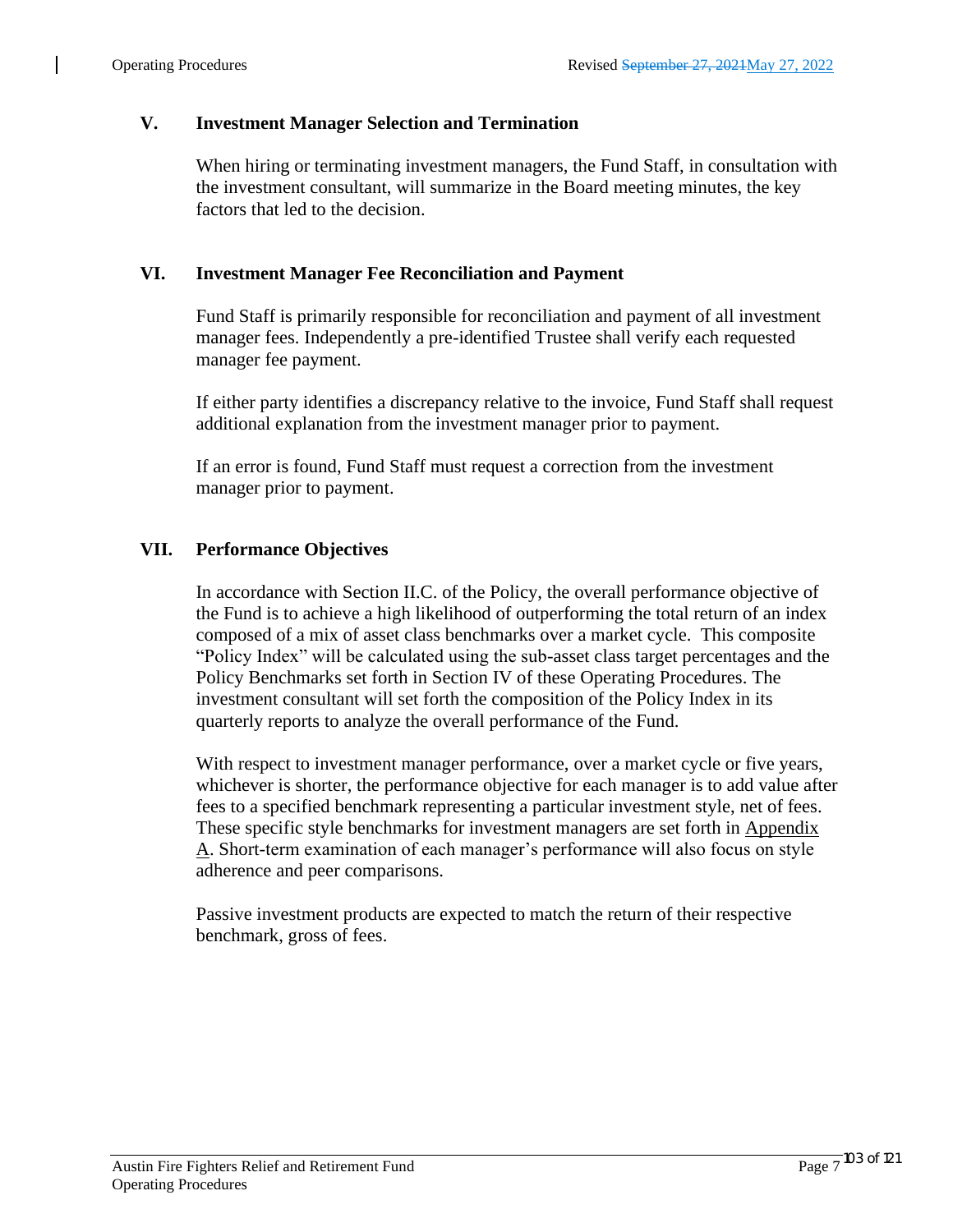# **VIII. Asset Class Guidelines**

In accordance with Section VI of the Policy, set forth below are the investment guidelines applicable to each broad asset class available for investment by the Fund. Additional investment guidelines are contained within each agreement between the Fund and individual investment managers (for separately managed accounts).

## **A. Public Equities**

1. Eligible holdings:

The portfolios will be invested in publicly traded marketable securities. Restricted or letter stock are not permitted.

2. Style Adherence:

Managers are expected to not deviate from the particular style they were selected to manage. Quarterly, fundamental portfolio characteristics and style benchmarks comparisons will be monitored for adherence to a manager's identified style. The capitalization of each stock in an equity manager's portfolio shall be within the cap range of the above identified style benchmark when purchased. Managers are expected to stay within the cap range of their dedicated strategy and are instructed to provide notification of any material changes to strategy. Currency management is at the discretion of active international managers.

### **B. Public Fixed Income**

1. Eligible holdings:

The portfolios shall be invested in publically traded marketable securities. Private placement bonds are not permitted. 144(a) fixed income securities are allowable.

2. Portfolio Quality – Core:

Dedicated core fixed income products should be predominantly invested in investment grade securities, as defined by market ratings agencies (e.g. Moody's, Standard & Poor's). Money market instruments shall have a minimum quality rating comparable to an A3 (Moody's) or A (standard  $\&$ Poor's) bond rating and commercial paper shall be rated A1/P1 unless held in a diversified short term commingled fund.

### **C. Closed End Alternatives (Private Equity, Real Estate, Natural Resources)**

1. Management:

Investments in closed end vehicles shall be made only through professionally managed, institutional limited partnerships or limited liability corporate vehicles.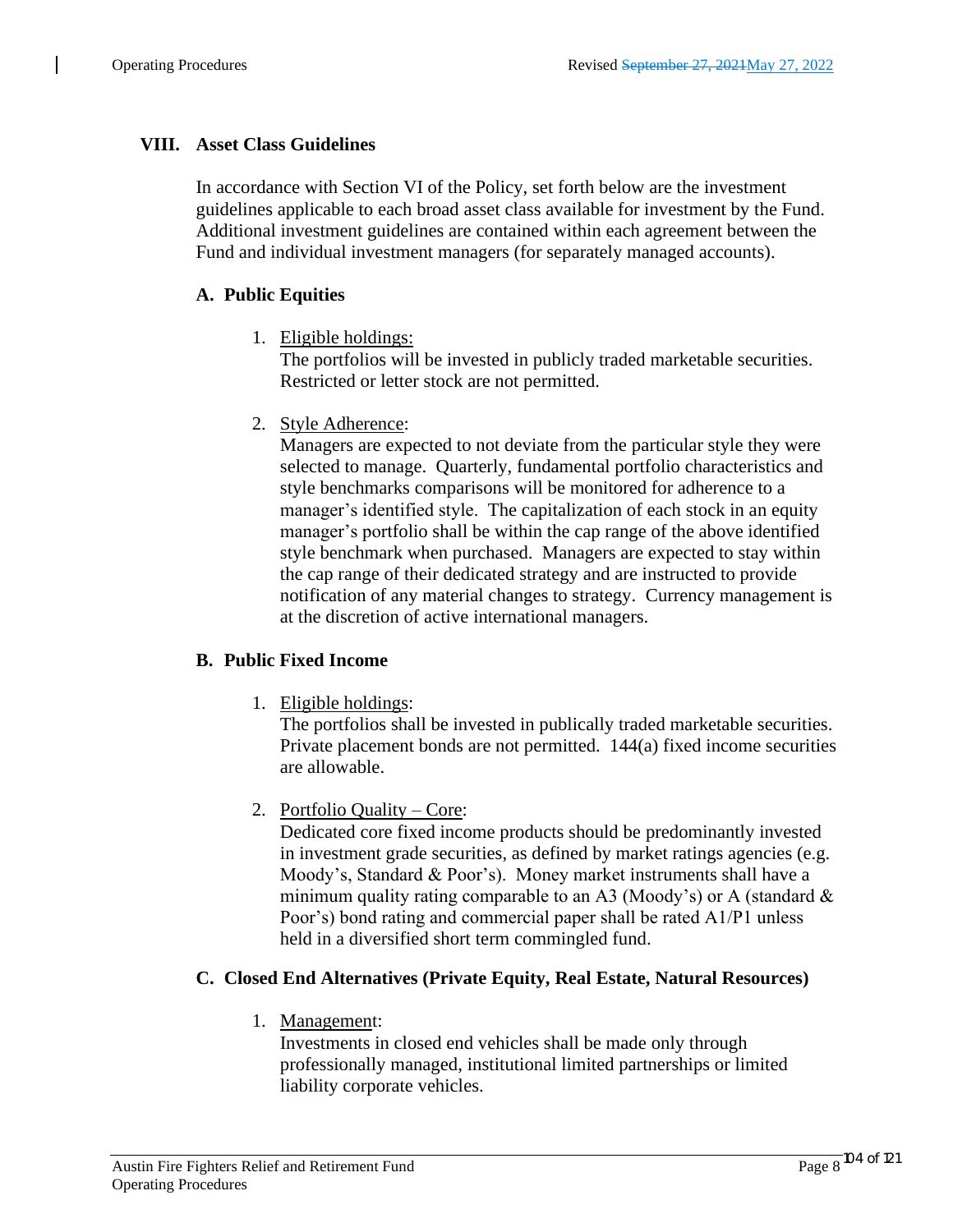# 2. Diversification:

The closed end alternatives portfolio will be prudently diversified. Further, the private equity portfolio in aggregate shall be diversified by: industry groups, company, number of transactions, stage of company maturity, form of investment, geography and vintage year. Investment in non-U.S. limited partnerships is permitted. The long-term nature of private equity investments and vintage year diversification shall be emphasized so that the Fund, as a long-term investor, may properly take advantage of the private negotiation of transactions and the liquidity premium associated with private markets investments.

# 3. Over-commitment:

The implementation of a private markets program by the Fund shall be made over time so as to increase vintage year diversification. The timing of new commitments shall be spread out so as to avoid undue concentration of commitments in any one-year. The Board recognizes that it will be necessary to make capital commitments in excess of the target allocation for private markets investments in order to achieve the target allocation and subsequently maintain it. The Investment Consultant shall monitor the amount of capital committed, drawn, invested and distributed and make recommendations to the Board of Trustees as needed.

### 4. Monitoring:

The Staff, Board and Consultant will collectively monitor and administer the underlying limited partnership investments in a prudent manner, in part, by:

- 1. administering capital calls and distributions,
- 2. employing financial monitoring and reporting systems,
- 3. maintaining an understanding of the limited partnership's holdings and activities, including periodic discussions with the general partners and attending partnership investor meetings as appropriate,
- 4. attending to partnership amendments or other matters related to the underlying partnerships in the best interest of the Fund, and
- 5. liquidating stock distributions.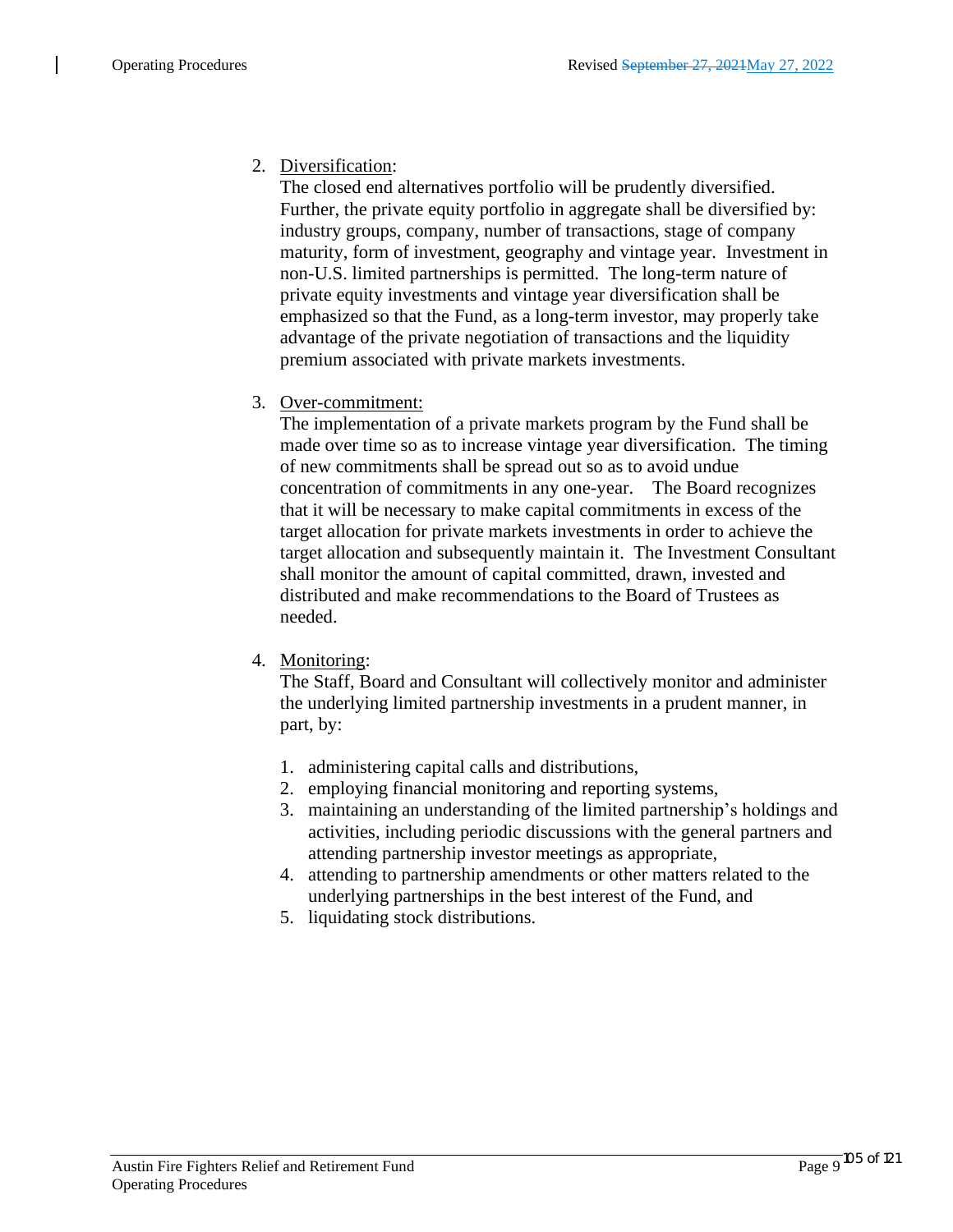### **IX. Class Action Lawsuit Policy**

From time to time, the Board may determine, with the advice and assistance of the Fund's Outside Counsel (if requested), that it is in the best interest of the Fund's participants and beneficiaries to participate in securities class action lawsuits where the Fund has been harmed due to securities fraud or other violations that negatively impact the value of securities held by the Fund.

#### **A. Monitoring Securities Litigation Matters**

It shall be the Fund custodian's primary responsibility to monitor all securities class action litigation matters on behalf of the Fund, to manage the timely and effective filing of proofs of claim in securities class action litigation matters that have already reached settlement in respect of investments held by the Fund, and to report to the Fund Administrator as necessary. In addition, the Fund Administrator shall notify the investment manager(s) who manage the affected securities of any potential or pending legal action.

However, in those securities class action lawsuits or other securities litigation matters in which the Fund has retained a law firm to represent the Fund as lead plaintiff or class representative or to actively monitor the progress of the case in accordance with Section D, then the law firm shall be responsible for the timely and effective filing of proofs of claim in such lawsuits on behalf of the Fund and will notify, in writing, the Fund Administrator, the Fund's custodian and any applicable investment manager(s) of the proofs of claim that have been filed on behalf of the Fund.

#### **B. Active Involvement in Securities Litigation Cases**

In addition to the routine filing of proofs of claim as described above, the Fund at its sole discretion may consider and assess whether and under what circumstances it may choose to become more actively involved in securities class action litigation or other securities litigation matters from time to time.

To this end, the Fund may at its discretion retain one or more law firms experienced in securities litigation matters to review and monitor potential and filed securities class action lawsuits and/or other securities litigation lawsuits and to bring to the attention of the Fund meritorious cases that the law firm concludes are worthy of further monitoring or involvement by the Fund and for which the Fund has suffered losses on its investment.

Generally, the Fund will not seek lead plaintiff status, opting instead for filing a proof of claim when appropriate, unless after consultation with the Fund's Outside Counsel and any law firm retained by the Fund to monitor and report securities litigation to the Fund, the Board believes that serving as lead plaintiff would be in the best interest of the Fund. It is within the sole discretion of the Board to determine if and when it would be in the best interest of the Fund to seek lead plaintiff status or to become more actively involved in a securities litigation case.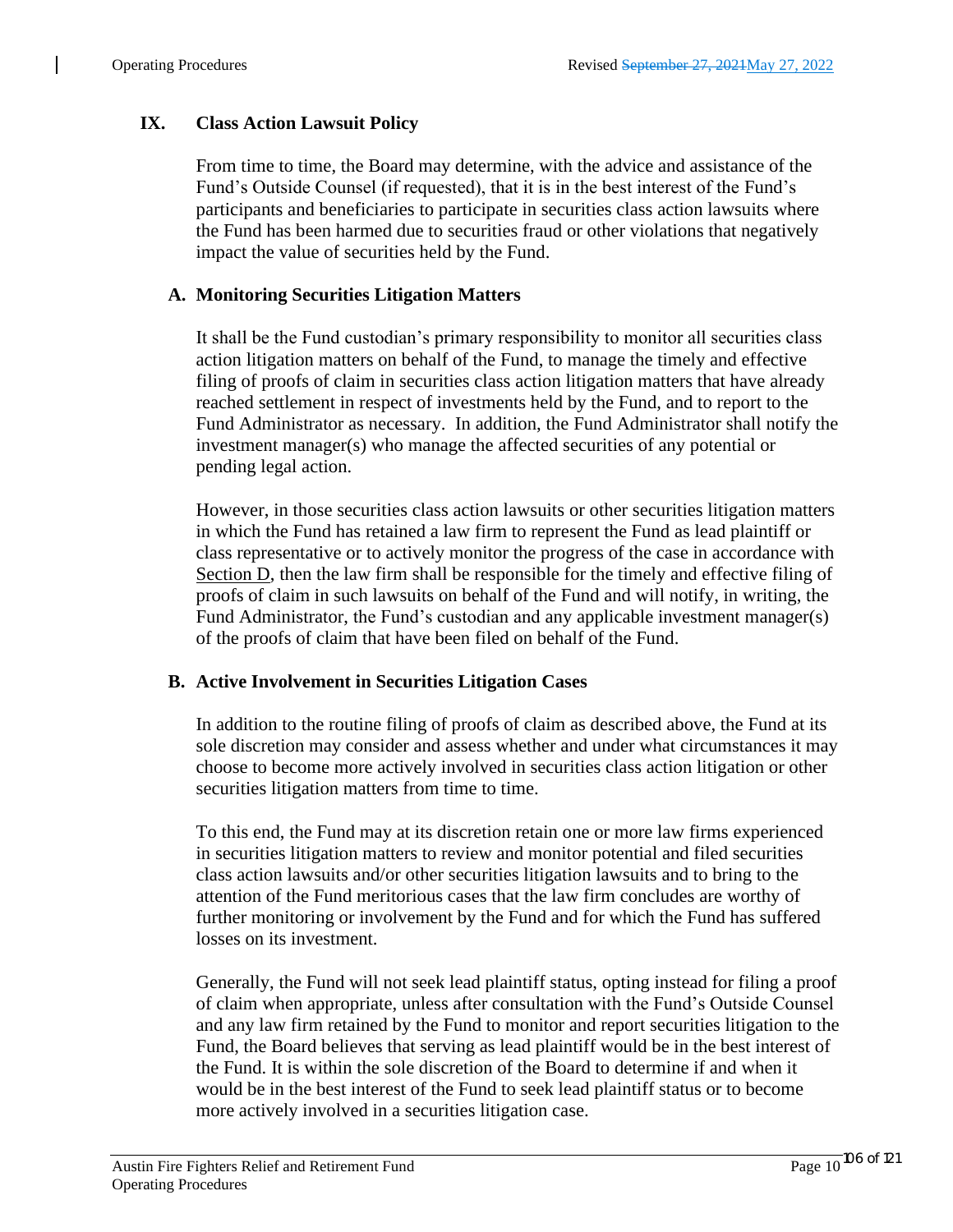If one of the Fund's retained law firms believes that a securities litigation case has merit and the Fund would be a good candidate to serve as the lead plaintiff in the case, the law firm shall present its recommendations in writing to the Fund Administrator, including a statement as to whether the law firm would recommend that the Fund actively monitor the case, seek lead plaintiff status or class representative status, or take some other course of action with respect to the particular securities class action lawsuit or other securities litigation lawsuit.

The Fund Administrator, in consultation with the Fund's Outside Counsel, will review all such recommendations and will evaluate the case and the law firm's recommendation considering the factors listed below. After such review and further consultation with the securities litigation law firm, the Fund Administrator will present, or may request that the law firm present, to the Board a recommendation regarding the Fund's involvement in the case if the securities litigation firm continues to recommend active involvement after consultation with the Fund Administrator.

After receiving the presentation described above, the Board shall have sole authority and discretion to decide whether the Fund should actively monitor the case, seek lead plaintiff status or class representative status, or take some other course of action. The Board may seek the advice of its Outside Counsel on such matters.

In evaluating any securities litigation case, the Board shall consider all relevant factors related to the Fund's participation in such lawsuit, including, without limitation, the following:

- 1. Strength of the merits of the claims and defenses involved in the case;
- 2. Alleged losses or damages to the Fund equal or exceed a minimum of \$250,000, unless there are unique or special circumstances about the Fund's interest in the case or the losses sustained by the Fund that may support the Fund's involvement at a lesser threshold;
- 3. Facts unique to the Fund that make it well-suited to serve as lead plaintiff, including the Fund's standing to represent a broad class of claimants or investors;
- 4. The estimated time and expense required of Fund staff and the Fund's Outside Counsel in order for the Fund to serve as lead plaintiff (i.e., certification of the class, assistance with discovery, review of pleadings and court filings, monitoring litigation and outside securities litigation counsel, settlement negotiations, etc.) and the ability to recover such costs through a favorable judgment or otherwise;
- 5. Estimated court costs;
- 6. Venue of litigation;
- 7. Reasonable potential for monetary recovery under a judgment (i.e., available resources of defendants, insurance coverage, possibility of bankruptcy, other suitable lead plaintiffs, etc.);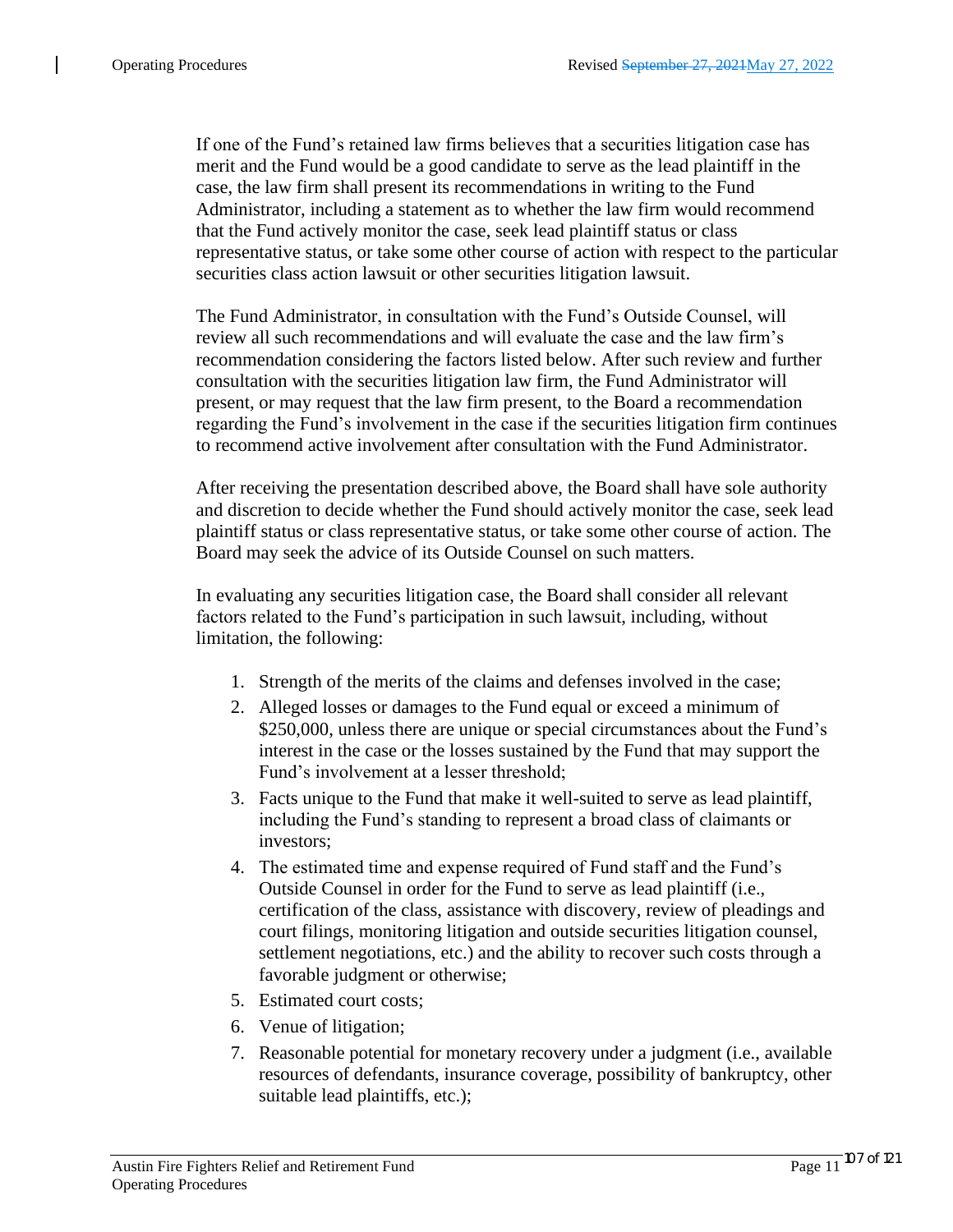- 8. Whether the Fund is involved in other litigation; and
- 9. Qualifications of the law firm (or firms) bringing the recommendation based on the factors set forth in Section D below.

#### **C. Securities Litigation Matters in Foreign Jurisdictions**

The Fund may consider participating in securities litigation lawsuits that are brought or filed in foreign jurisdictions. The Fund will follow the same process set forth in Section B above in evaluating an international case and its involvement in such case.

In addition to the factors set forth in Section B above, the Board shall also consider all applicable foreign laws and regulatory requirements and the related risks that may apply to securities litigation claims brought in the particular jurisdiction, including without limitation, any unique jurisdictional requirements to prove the claim, the level of participation required by the Fund pursuant to foreign law, and the identity and qualifications of foreign counsel, if any, and their experience in pursuing litigation of this nature.

#### **D. Selection of Securities Litigation Law Firm to Actively Represent the Fund**

If the Board decides to seek lead plaintiff status or become actively involved in a case, the Board may hire one of the Fund's retained securities litigation law firms or another law firm experienced in securities litigation matters to advise and represent the Fund as lead plaintiff or otherwise in the case.

Generally, the Board will select the law firm (or one of the law firms) that brought the case to its attention to actively represent the Fund in the case. In the event more than one law firm recommends that the Fund actively seek participation in a case, the Board will select the firm that the Board believes will best represent the interests of the Fund in such case after considering all relevant factors, including, without limitation, the firm's:

- 1. Prior experience and demonstrated success in similar cases;
- 2. Experience and prior appearances in the particular venue of the case;
- 3. Quality of the analysis and presentation of the case to the Board, including the analysis of the factors relevant to the Fund's participation in the case as set forth in Section B above; and
- 4. Willingness and financial security of the firm to fund the cost of the litigation on a contingent fee arrangement (i.e., availability and timing of reimbursements for Fund staff time and expense and/or Outside Counsel involvement, specific terms of fee or reimbursement arrangement, sufficient level of malpractice insurance, etc.).